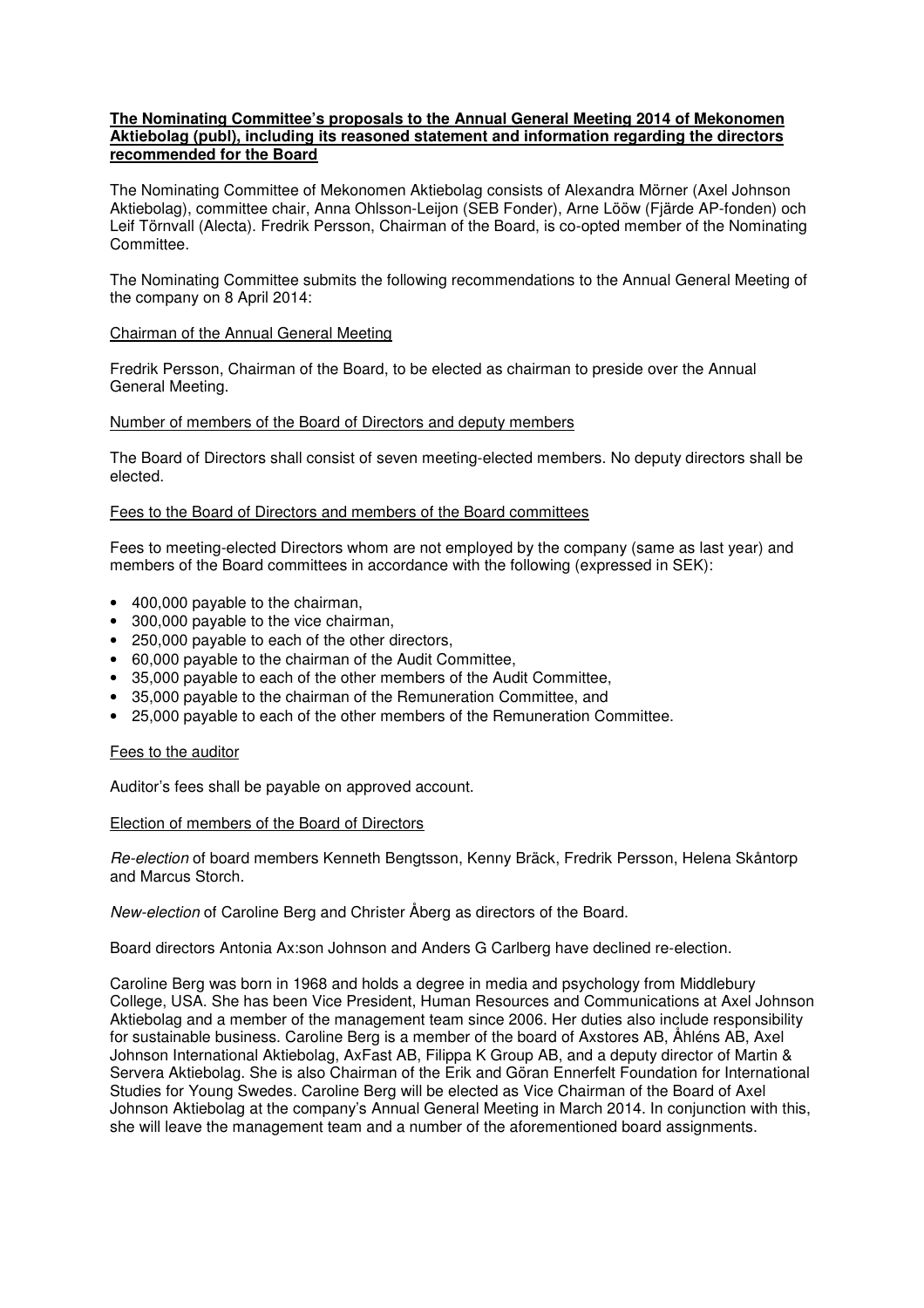Christer Åberg was born in 1966 and is since 2013 CEO of Orkla Confectionery & Snacks, with operations in the Nordic and the Baltic regions. From 2009 to 2013 Christer Åberg was CEO of Arla Foods AB, with operations in Sweden and Finland. He previously held the post of Managing Director of Atria Scandinavia AB and has held management positions at Unilever, in the Nordic region and internationally. Christer Åberg is a member of the board of AB Svenska Spel, SBAB Bank AB and MECA Scandinavia AB.

Election of Chairman of the Board of Directors

Re-election of Fredrik Persson as Chairman of the Board of Directors.

Election of auditor

New-election of the chartered auditing firm PricewaterhouseCoopers AB as the company's auditor from the conclusion of the Annual General Meeting 2014 to the conclusion of the Annual General Meeting 2015. The auditing firm has stated that, provided that the Nomination Committee's proposal is approved by the Annual General Meeting, the authorized public accountant Lennart Danielsson will be chosen as auditor in charge.

-------------

The Nominating Committee's reasoned statement for its proposal and information about the directors recommended for the Board is set out in **Appendix 1**.

The Nominating Committee also submits its proposal for guidelines for appointment of the Nominating Committee as set out in **Appendix 2**.

Stockholm in March 2014

THE NOMINATING COMMITTEE OF MEKONOMEN AKTIEBOLAG

Alexandra Mörner, chairman Anna Ohlsson-Leijon

Arne Lööw Leif Törnvall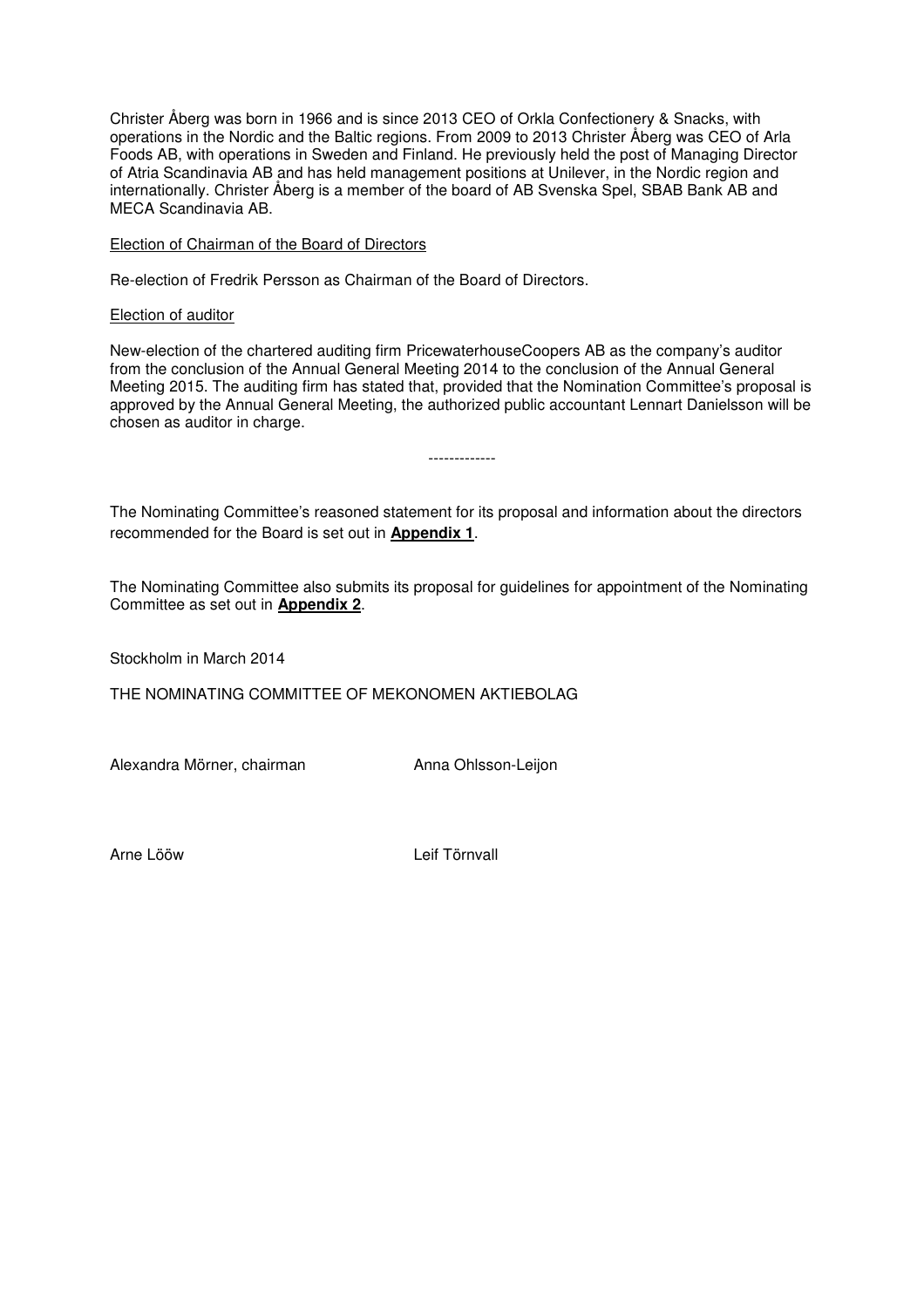## **The Nominating Committee's reasoned statement and information regarding the directors recommended for the Board**

The Nominating Committee has proposed re-election of the Board Directors Kenneth Bengtsson, Kenny Bräck, Fredrik Persson (chairman), Helena Skåntorp and Marcus Storch. The Nominating Committee has also proposed new-election of Caroline Berg and Christer Åberg as directors of the Board.

The Nominating Committee is of the opinion that the board members who have been proposed for re-election are very well suited to form the Board of Directors of Mekonomen Aktiebolag for the coming mandate period.

Caroline Berg has worked for many years within the Axel Johnson group, nationally and internationally, and has been part of the group preparing the strategic goals of the group. She also holds assignments as board member of companies within the group. Further, Caroline has experience from Human Recourses and communication as well as sustainable business issues. With this background she will bring valuable competence to the Board for the benefit of Mekonomen's business.

Christer Åberg will with his experience from a number of leading positions in companies in the consumer goods sector, nationally and internationally, as well as with his experience of board assignments from other business sectors, experience of mergers and acquisitions and his profound knowledge of the Mekonomen group from his board assignment in the subsidiary MECA Scandinavia AB, bring valuable knowledge to the company for the business and the development thereof.

The Nominating Committee is of the opinion that the Board with the proposed board members will have an appropriate composition with regard to the operations, phase of development and other relevant circumstances pertaining to the company. A basis for the proposal has been that the composition of the Board of Directors shall reflect and provide for such knowledge and experience that the company's strategic development and operation may demand. It is the opinion of the Nominating Committee that the composition of the Board of Directors is well adapted to meet such demands of the business activities of the company.

The Nominating Committee has deliberated on the issue of independency of the board members. The Nominating Committee is of the opinion that the proposal for the composition of the Board of Directors meets the requirements in the Swedish Code of Corporate Governance regarding the independency of the directors of the Board.

All of the proposed board members are to be considered as independent with respect to the company and its senior management. The proposed composition of the Board of Directors also meets the requirement that at least two of the board members who are independent with respect to the company and its management shall also be independent with respect to the major shareholders of the company.

The Nominating Committee has gathered the following information concerning the board members proposed for election.

| Kenneth Bengtsson (1961) |  |
|--------------------------|--|
|                          |  |

|                            | <b>Vice Chairman</b> of World Childhood Foundation.                           |
|----------------------------|-------------------------------------------------------------------------------|
| Other assignments:         | Chairman of Ahlsell AB (publ), Suomen Lähikauppa Oy and<br>Ung Företagsamhet. |
| Main education:            | Upper secondary school and education within the ICA system.                   |
| Holdings in Mekonomen:     | None                                                                          |
| Member of the board since: | 2013                                                                          |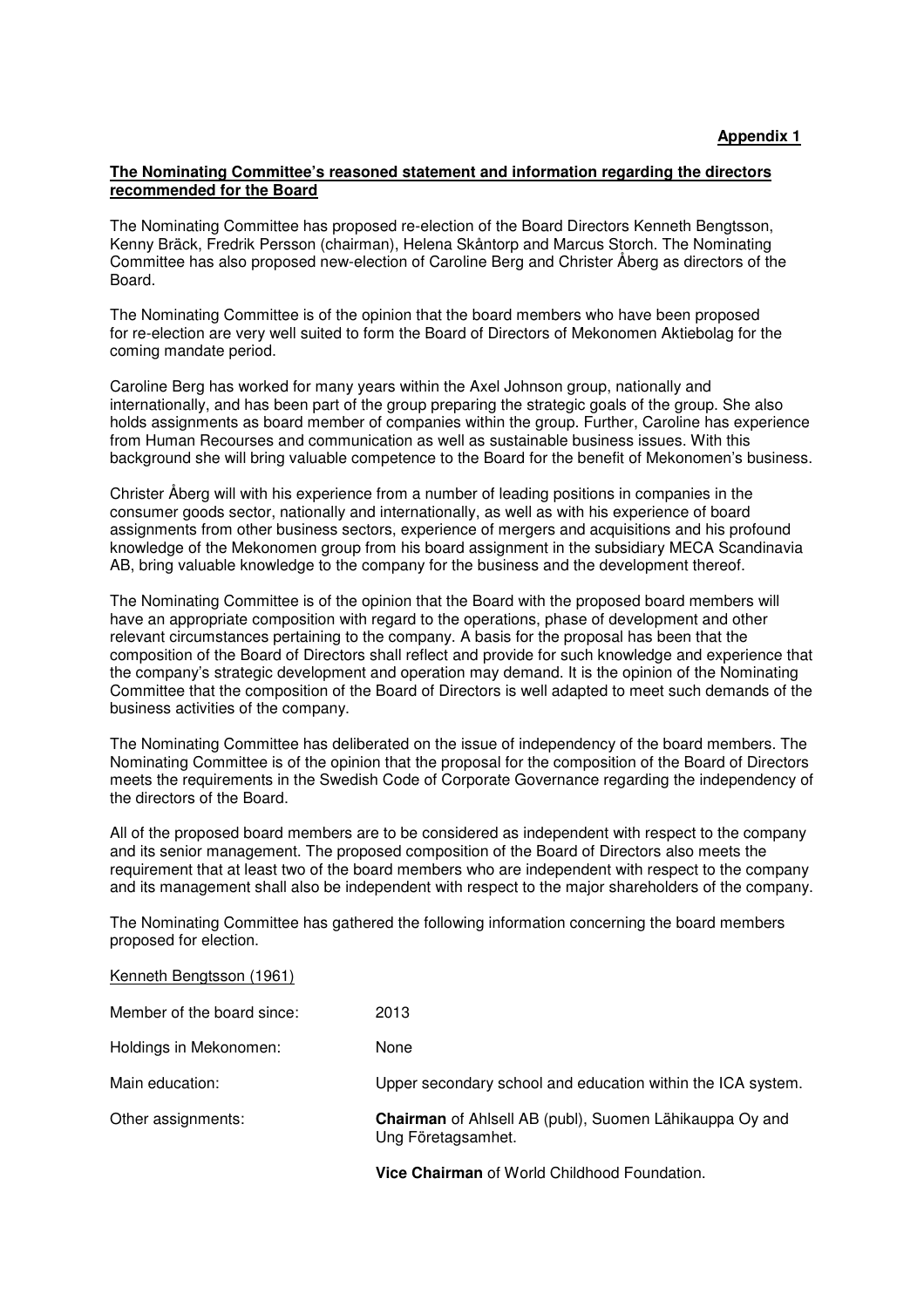## **Director** of Claes Ohlson Aktiebolag.

Kenneth Bengtsson is independent with respect to the company, the company management and major shareholders of the company.

| Kenny Bräck (1966)         |                                                                      |
|----------------------------|----------------------------------------------------------------------|
| Member of the board since: | 2007                                                                 |
| Holdings in Mekonomen:     | 1,000 shares                                                         |
| Main education:            | Upper secondary school.                                              |
| Other assignments:         | Minority shareholder and board member of Motorsport Auctions<br>Ltd. |

Kenny Bräck is independent with respect to the company, company management and major shareholders of the company.

| Fredrik Persson (1968)                                            |                                                                                                                                                                                         |
|-------------------------------------------------------------------|-----------------------------------------------------------------------------------------------------------------------------------------------------------------------------------------|
| Member of the board since:                                        | 2006                                                                                                                                                                                    |
| Holdings in Mekonomen:                                            | 1,000 shares                                                                                                                                                                            |
| Main education:                                                   | MBA, Stockholm School of Economics and studies at Wharton<br>School, USA.                                                                                                               |
| Other assignments:                                                | <b>Chairman</b> of Axfood Aktiebolag, Axstores AB and Svensk<br>BevakningsTjänst AB.                                                                                                    |
|                                                                   | <b>Vice Chairman</b> of Martin & Servera Aktiebolag and Svensk<br>Handel AB.                                                                                                            |
|                                                                   | Director of Aktiebolaget Electrolux, AxFast AB, Axel Johnson<br>International Aktiebolag, Lancelot Asset Management<br>Aktiebolag, NovAx AB and Confederation of Swedish<br>Enterprise. |
|                                                                   | <b>President and CEO</b> of Axel Johnson Aktiebolag.                                                                                                                                    |
| not independent in relation to major shareholders of the company. | Fredrik Persson is independent in relation to the company and company management, but                                                                                                   |
| Helena Skåntorp (1960)                                            |                                                                                                                                                                                         |

|                            | <b>President and CEO</b> of Lernia AB. |
|----------------------------|----------------------------------------|
| Other assignments:         | <b>Director</b> of 2E Group AB.        |
| Main education:            | MBA, University of Stockholm.          |
| Holdings in Mekonomen:     | 2,000 shares                           |
| Member of the board since: | 2004                                   |

Helena Skåntorp is independent with respect to the company, the company management and major shareholders of the company.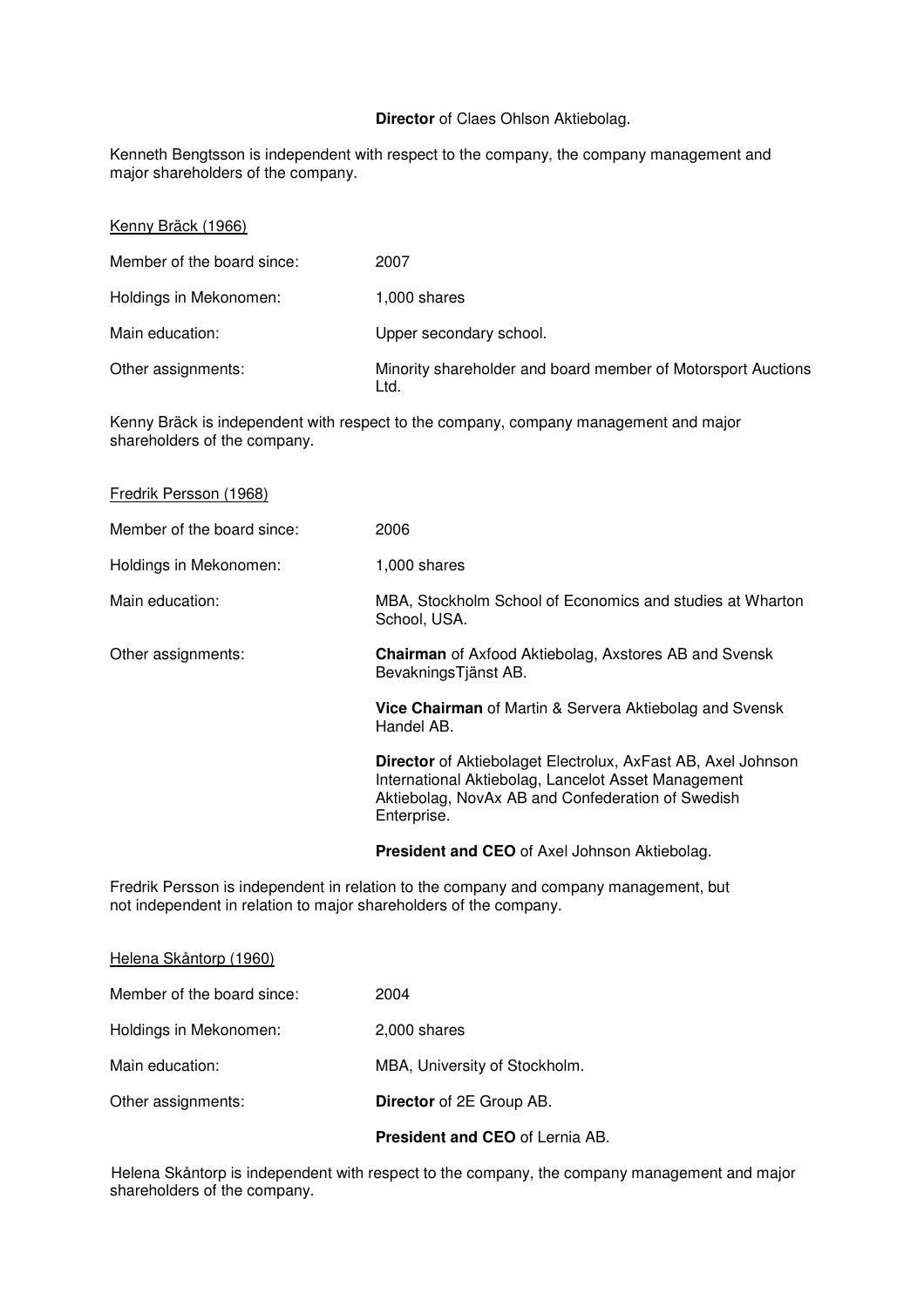## Marcus Storch (1942)

Member of the Board since: 2006 Holdings in Mekonomen: None Main education: Master of Engineering, KTH, Medicine Dr h.c. Other assignments: **Chairman** of Storch & Storch Aktiebolag and KEBRIS AB. **Vice Chairman** of Axel Johnson Aktiebolag and Axfood Aktiebolag. **Director** of Nordstjernan Aktiebolag, Investment AB Öresund, the Royal Swedish Academy of Sciences and the Royal Swedish Academy of Engineering Sciences (IVA).

Marcus Storch is independent in relation to the company and company management, but not independent in relation to major shareholders of the company.

## Caroline Berg (1968)

Proposed member of the Board

| Holdings in Mekonomen: | None                                                                                                                                                                                  |
|------------------------|---------------------------------------------------------------------------------------------------------------------------------------------------------------------------------------|
| Main education:        | B.A. Middlebury College, USA.                                                                                                                                                         |
| Other assignments:     | <b>Chairman</b> of the Erik and Göran Ennerfelt Foundation for International<br>Studies for Young Swedes.                                                                             |
|                        | <b>Director</b> of AxFast AB, Axel Johnson International Aktiebolag, Axstores<br>AB, Ahléns AB, Filippa K Group AB, Stockholm School of Economics<br>Advisory Board and SOS Barnbyar. |

Caroline Berg is independent in relation to the company and company management, but not independent in relation to major shareholders of the company.

# Christer Åberg (1966)

Proposed member of the Board

| Holdings in Mekonomen: | None                                                                         |
|------------------------|------------------------------------------------------------------------------|
| Main education:        | <b>IHM Business School Stockholm and education within Unilever.</b>          |
| Other assignments:     | <b>Director</b> of AB Svenska Spel, SBAB Bank AB and MECA Scandinavia<br>AB. |

**Managing director** of Orkla Confectionary & Snacks.

Christer Åberg is independent with respect to the company, the company management and major shareholders of the company.

 $\overline{\phantom{a}}$  , where  $\overline{\phantom{a}}$  , where  $\overline{\phantom{a}}$